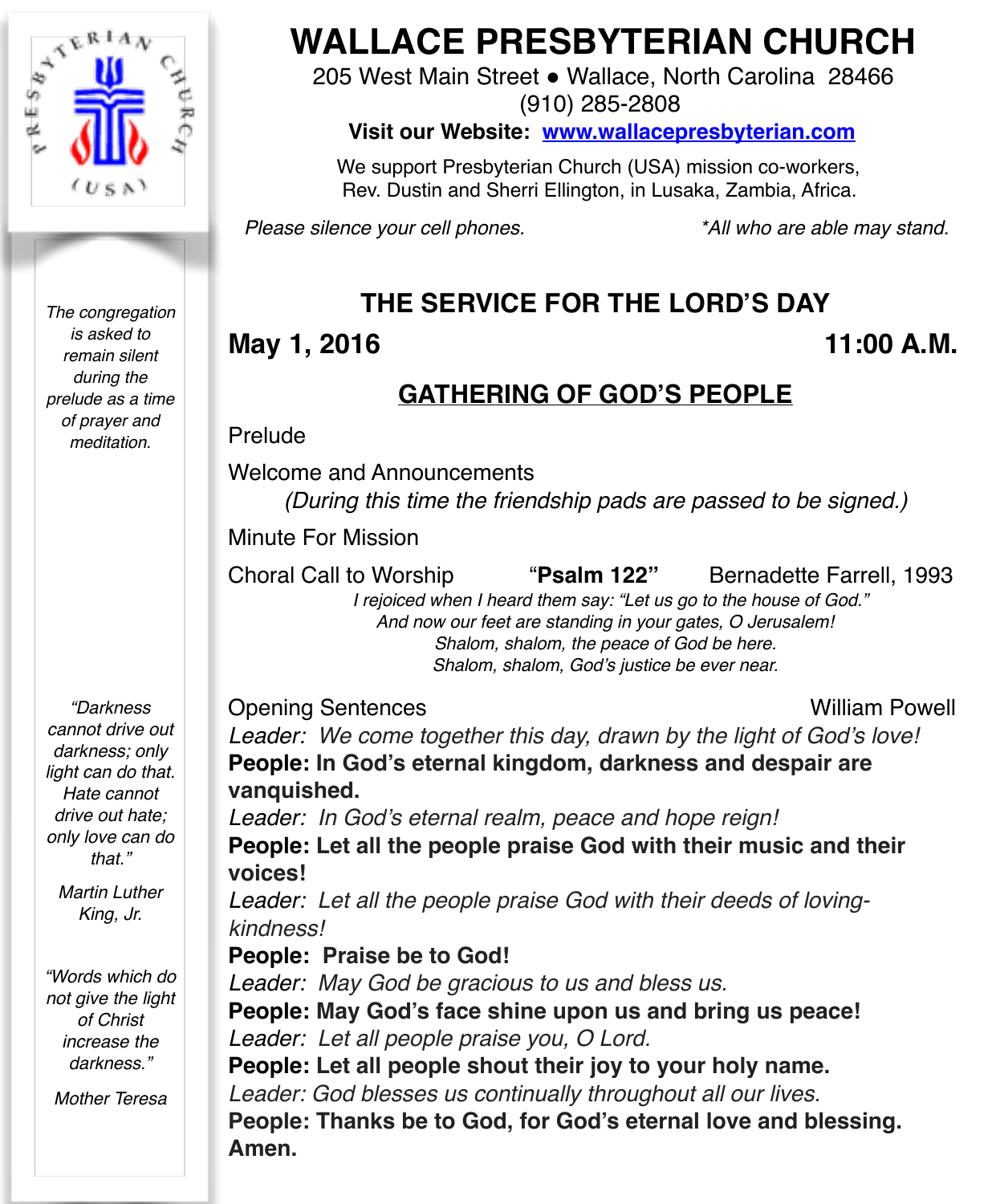#### \*Unison Prayer of Confession

*Merciful God, in Jesus Christ you walk beside us, sharing our joys and sorrows, restoring our lives, and giving us hope and courage. We confess that we have been slow to witness to the power of your presence in this world and in our lives. We live disconnected from one another and from you. Forgive us and fill us with such joy in your company that we will go forth and proclaim your glorious resurrection. Amen.*

\*Responsive Assurance of Pardon Leader: Hear and believe the good news of the gospel. **All: In Jesus Christ we are forgiven. Thanks be to God!**

\*Gloria Patri Hymn #581 *Glory Be to the Father*

### **PROCLAIMING GOD'S WORD**

Children's Sermon

Anthem *arr.* Hopson, 1994

### **"We are Singing for the Lord Is Our Light"**

*We are singing, for the Lord is our light, we are singing for the Lord is our light. The Lord is the strength of our lives; of whom shall we be afraid? Though foes may be near to destroy; the Lord will be our light. We are singing, for the Lord is our light, we are singing for the Lord is our light. One thing have we asked of the Lord, yes, this is the thing we seek: To dwell in the house of the Lord; to live with God forever. We are singing, for the Lord is our light, we are singing for the Lord is our light. When burdens are heavy to bear, our shelter is God alone. Our feet are lifted high; yes, high upon a rock. We are singing, for the Lord is our light, we are singing for the Lord is our light. We walk in the strength of the Lord, God's love is ever sure. We shout that the world may hear, we sing a joyful song. We are singing, for the Lord is our light, we are singing for the Lord is our light.*

#### Prayer for Illumination

*Lord Jesus, as we worship today, connect our lives to your life. Let us feel your abiding presence. Strengthen us by your Word that we might go forth to bear fruit in your name. Amen.*

*"This is the message we have heard from him and proclaim to you, that God is light and in him there is no darkness at all. If we say that we have fellowship with him while we are walking in darkness, we lie and do not do what is true; but if we walk in the light as he himself is in the light, we have fellowship with one another, and the blood of Jesus his Son cleanses us from all sin."*

*1 John 1:5-7*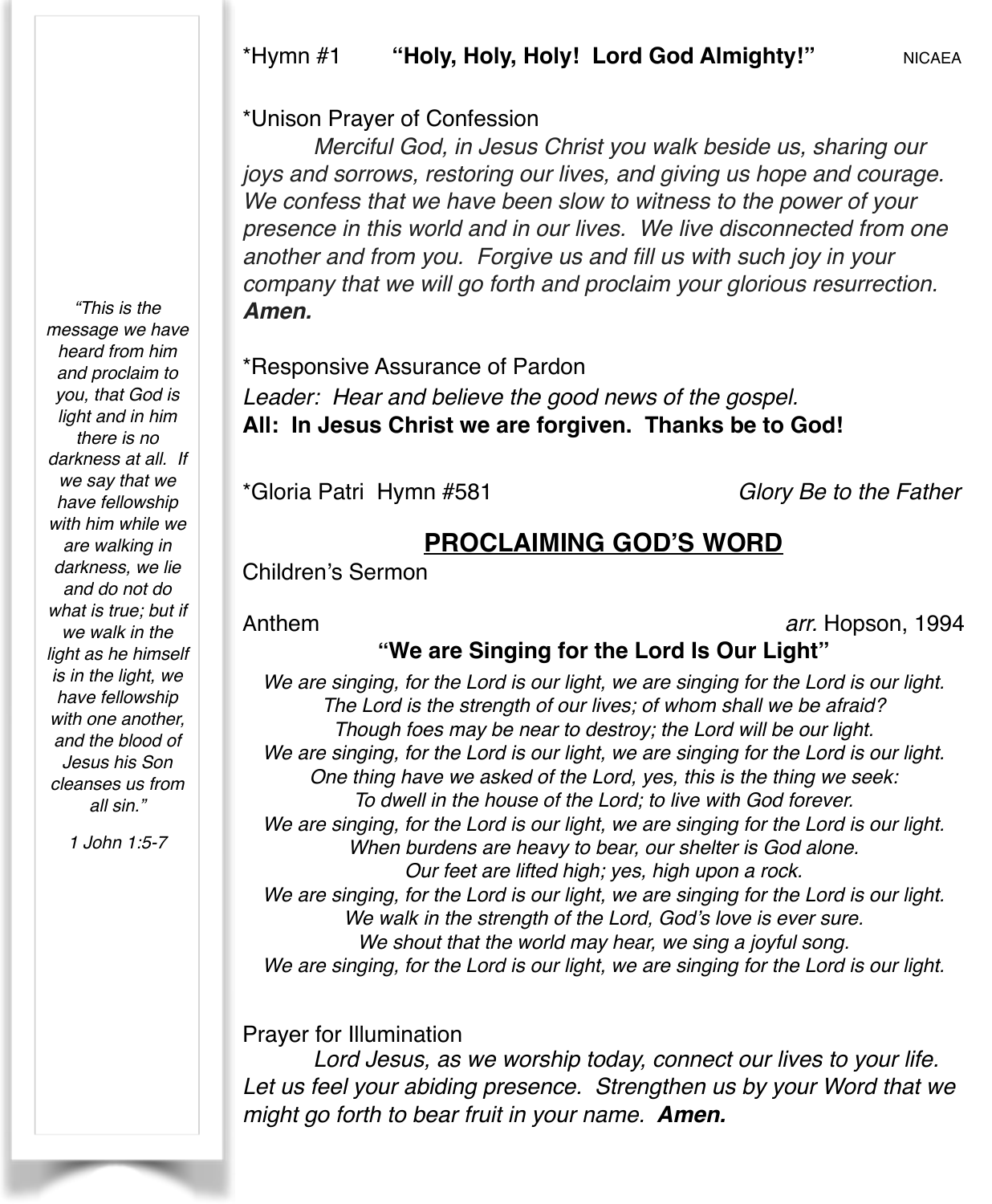*"Jesus said to her, 'Everyone who drinks of this water will be thirsty again, but those who drink of the water that I will give them will never be thirsty. The water that I will give will become in them a spring of water gushing up to eternal life.'"* 

 *John 4:13-14*

*"On the last day of the festival, the great day, while Jesus was standing there, he cried out, 'Let anyone who is thirsty come to me, and let the one who believes in me drink. As the scripture has said, "Out of the believer's heart shall flow rivers of living water."'"* 

*John 7:37-38*

*Here is an additional verse not included in our hymnal: "At the smiling of the river, Mirror of the Savior's face, Saints, whom death will never sever, Lift their songs of saving grace."*

Old Testament Lesson William Powell  *Psalm* 46, *Responsive Reading,* #380 *(Glory to God)* 

| *Hymn #377           | "I Want to Walk as a Child of the Light" |                      | <b>HOUSTON</b> |
|----------------------|------------------------------------------|----------------------|----------------|
| New Testament Lesson |                                          | Revelation 21:9-22:5 | $+$ Page 1008  |

Sermon **"A River Runs Through It"** Dr. Philip K. Gladden

A Time for Reflection

Pastoral Prayer with The Lord's Prayer

### **GIVING THANKS TO GOD**

Presentation of Tithes and Offerings

**Offertory** 

\*Doxology and Prayer of Dedication

*Praise God from whom all blessings flow; Praise Him all creatures here below; Praise Him above ye heavenly host; Praise Father, Son, and Holy Ghost. Amen.*

\*The Affirmation of Faith The Apostles' Creed I believe in God the Father Almighty, Maker of heaven and earth, And in Jesus Christ his only Son our Lord; who was conceived by the Holy Ghost, born of the Virgin Mary, suffered under Pontius Pilate, was crucified, dead, and buried; he descended into hell; the third day he rose again from the dead; he ascended into heaven, and sitteth on the right hand of God the Father Almighty; from thence he shall come to judge the quick and the dead. I believe in the Holy Ghost, the holy catholic Church, the communion of saints, the forgiveness of sins, the resurrection of the body, and the life everlasting. **Amen.**

\*Hymn #375 "Shall We Gather at the River" **HANSON PLACE** 

\*Benediction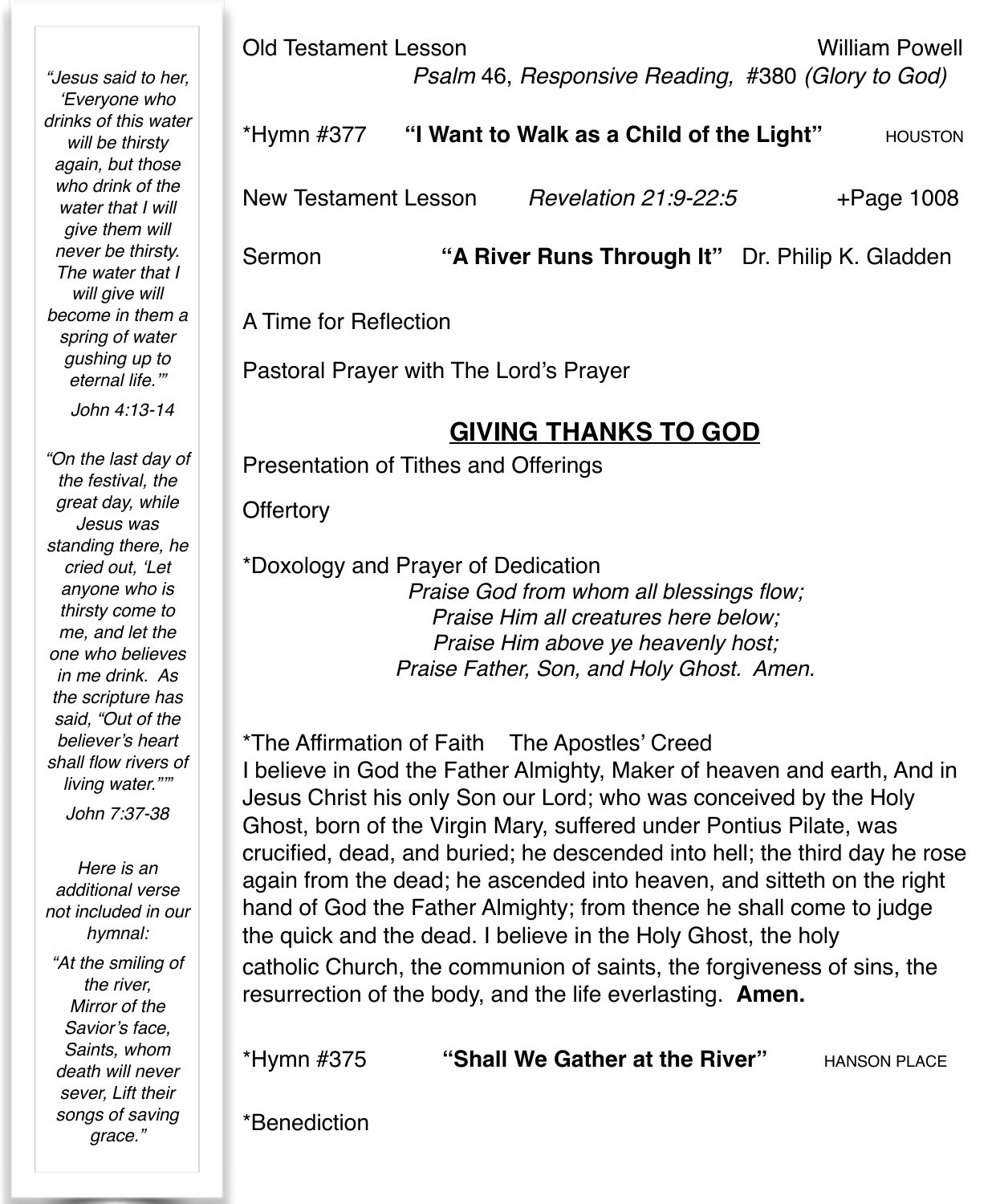\*Choral Benediction **"For Everyone Born"** Murray, Mann, 2006 *God will delight when we are creators of justice and joy, compassion and peace; Yes, God will delight when we are creators of justice and joy*

#### \*Postlude

\**All who are able may stand.* +*The page number in the pew Bible.*

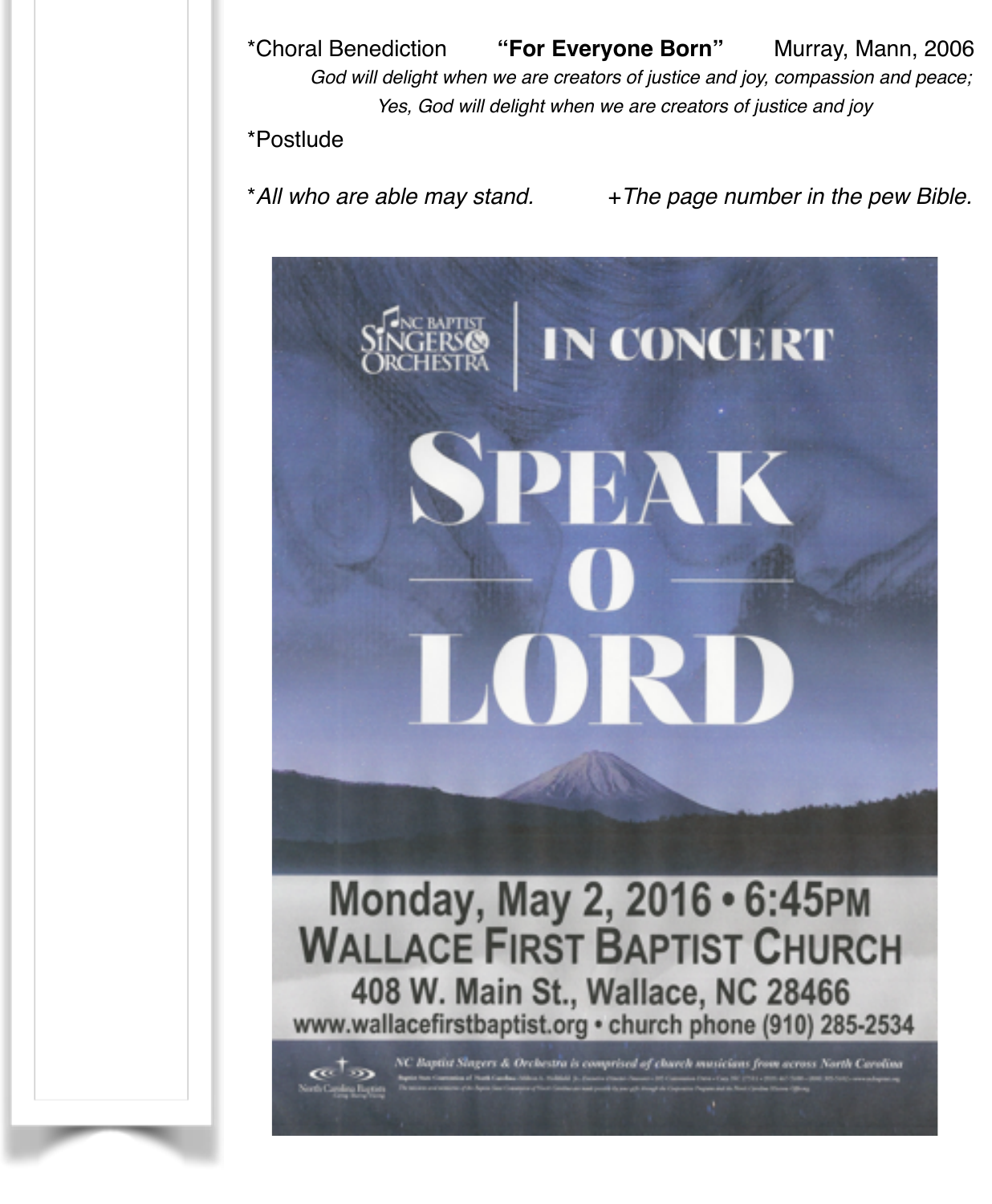| <b>WEEKLY CALENDAR</b> |                   |                                   |  |  |
|------------------------|-------------------|-----------------------------------|--|--|
| Sunday, May 1          | $9:40$ am         | <b>Opening Assembly</b>           |  |  |
|                        | 10:00 am          | <b>Sunday School</b>              |  |  |
|                        | $11:00$ am        | Worship                           |  |  |
|                        | 12 noon           | Youth Fellowship Bag Lunch Pickup |  |  |
| Monday, May 2          | 10:30 am          | Circle #1: Church Office Building |  |  |
| Tuesday, May 3         |                   | No SonRise Worship                |  |  |
|                        | 10:30 am          | Circle #3: Rose Hill Restaurant   |  |  |
|                        | 6:30 pm           | Presbyterian Men, Wallace PC      |  |  |
|                        | $7:00 \text{ pm}$ | Circle #4: Georgia Longest        |  |  |
| Wednesday, May 4       |                   | No Bible Study                    |  |  |
|                        | $6:00$ pm         | Handbells                         |  |  |
|                        | $7:30$ pm         | <b>Choir Practice</b>             |  |  |

### **NOTES AND ANNOUNCEMENTS**

- **" Our worship leader today** is William Powell, son of Myra Powell and Ross Powell. William is a 7th grader at Charity Middle School.
- **Presbyterian Men** will meet here at our church on Tuesday, May 3 at 6:30 p.m. for supper and Bible study. All men are welcome and encouraged to attend.
- " **Our guest preacher** next Sunday, May 8, will be Rev. Matt Highfill from Wilmington. Philip Gladden will be at UNC-Asheville for graduation ceremonies on Saturday.



**Presbyterian** Women 2016 Birthday Offering Monday, May 23 at 7:00 PM



*The flowers in the sanctuary today are given in loving memory of Eleanor Lea Robinson Walker.*